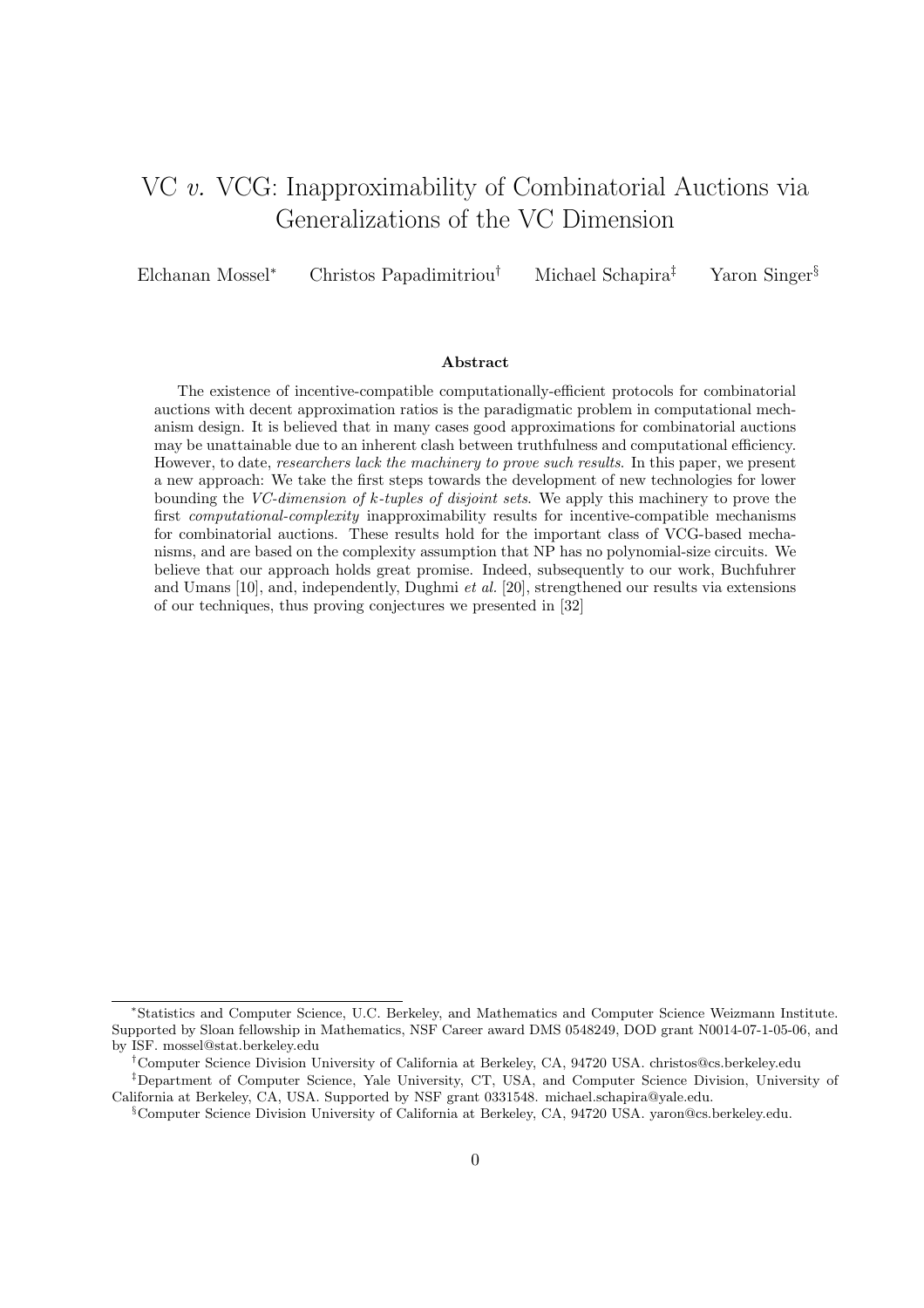# 1 Introduction

The field of *algorithmic mechanism design* [34] is about the reconciliation of bounded computational resources and strategic interaction between selfish participants. In combinatorial auctions, the paradigmatic problem in this area, a set of items is sold to bidders with private preferences over subsets of the items, with the intent of maximizing the social welfare (i.e., the sum of bidders' utilities from their allocated items). Researchers constantly seek auction protocols that are both *incentive-compatible* and *computationally-efficient*, and guarantee decent approximation ratios. Sadly, to date, huge gaps exist between the state of the art approximation ratios obtained by unrestricted, and by truthful, algorithms. It is believed that this could be due to an inherent clash between the truthfulness and computational-efficiency requirements, that manifests itself in greatly degraded algorithm performance. Such tension between the two desiderata was recently shown to exist in [36] for a different mechanism design problem called combinatorial public projects [40]. However, in the context of combinatorial auctions, due to their unique combinatorial structure, the algorithmic game theory community currently lacks the machinery to prove this [38].

The celebrated class of Vickrey-Clarke-Groves (VCG) mechanisms [43, 11, 23] is the only known universal technique for the design of deterministic incentive-compatible mechanisms (in certain interesting cases VCG mechanisms are the only truthful mechanisms [8, 19, 27, 37, 36]). While a naive application of VCG is often computationally intractable, more clever uses of VCG are the key to the best known (deterministic) approximation ratios for combinatorial auctions [16, 25]. For these reasons, the exploration of the computational limitations of such mechanisms is an important research agenda (pursued in [15, 19, 27, 33, 36]). Recently, it was shown [36] that the computational-complexity of VCG-based mechanisms is closely related to the notion of VC dimension. [36] was able to make use of *existing* VC machinery to prove computational hardness results for combinatorial public projects. However, for combinatorial auctions, these techniques are no longer applicable. This is because, unlike combinatorial public projects, the space of outcomes in combinatorial auctions does not consist of subsets of the universe of items, bur rather of partitions of this universe (between the bidders). This calls for the development of new VC machinery for the handling of such problems.

We formally define the notion of the VC dimension of collections of partitions of a universe<sup>1</sup> and present techniques for establishing lower bounds on this VC dimension. We show how these results can be used to prove computational-complexity inapproximability results for VCG-based mechanisms for combinatorial auctions. (We note that these results actually hold for the more general class of mechanisms that are affine maximizers [27, 37].) Our inapproximability results depend on the computational assumption that SAT does not have polynomial-size circuits. Informally, our method of lower bounding<sup>2</sup> the approximability of VCG-based mechanisms via VC arguments is the following: We consider well-known auction environments for which exact optimization is NP-hard. We show that if a VCG-based mechanism *approximates closely* the optimal social welfare, then it is implicitly solving optimally a smaller, but still relatively large, optimization problem of the same nature — an NP-hard feat. We establish this by showing that the subset of outcomes (*partitions* of items) considered by the VCG-based mechanism "shatters" a relatively large subset of the items.

Our results imply the first computational complexity lower bounds for VCG-based mechanisms, and truthful mechanisms in general, for combinatorial auctions (with the possible exception of a result in [27] for a related auction environment). In fact, we show that in some auction en-

<sup>&</sup>lt;sup>1</sup>By a *partition* in this paper we mean an ordered k-tuple of disjoint subsets which, however, may not exhaust the universe.

<sup>&</sup>lt;sup>2</sup>We use the term lower bound as a general reference to an inapproximability result. Hence, a lower bound of  $\frac{1}{2}$ means (as we are looking at a maximization problem) that no approximation better than  $\frac{1}{2}$  is possible. This use is similar to that of Hastad in [24].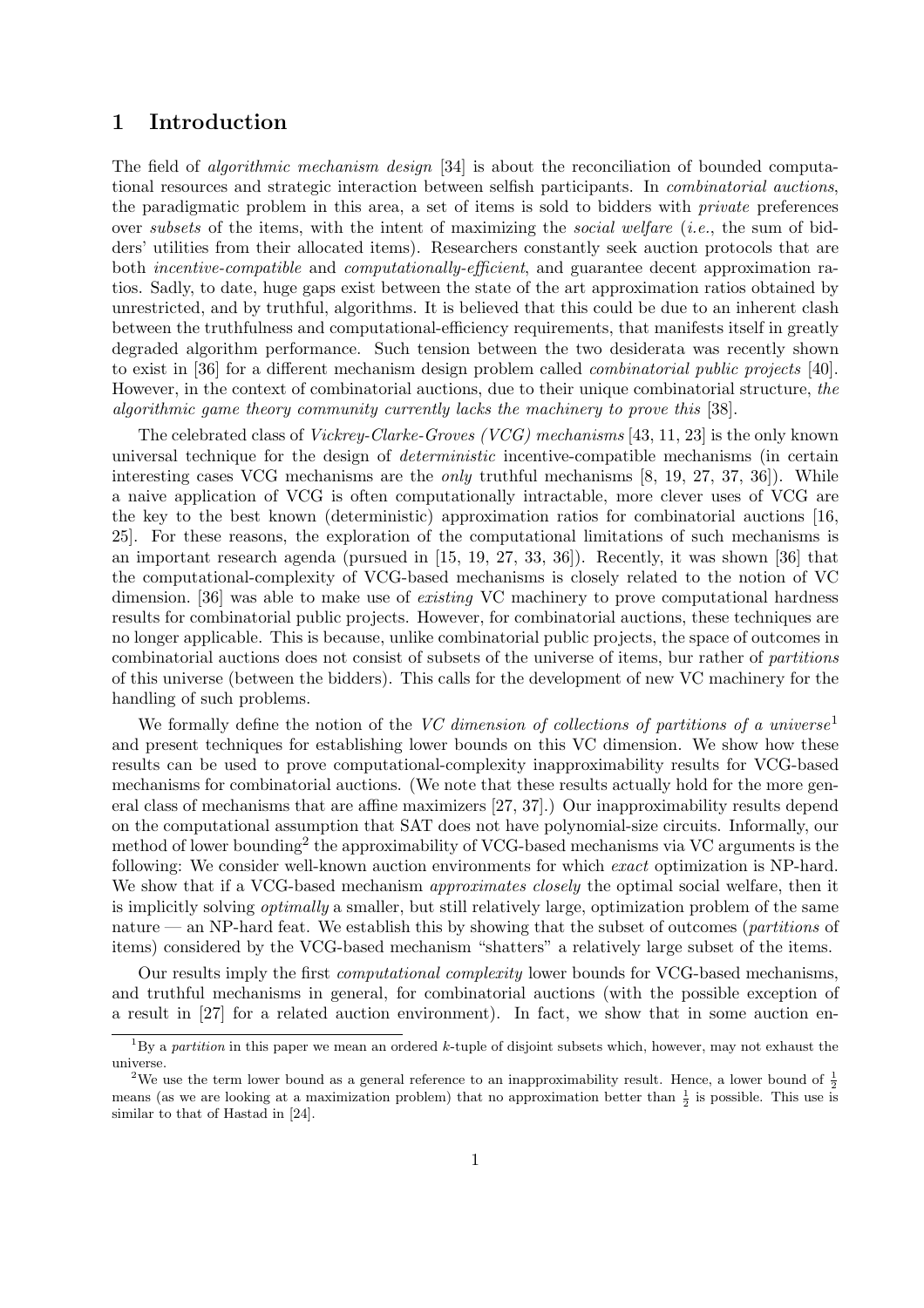vironments these results actually apply to all truthful algorithms. We illustrate our techniques via 2-bidder combinatorial auctions. It is also our belief that the notion of the VC dimension of k-tuples of disjoint sets is of independent interest, and suggests many new and exciting problems in combinatorics.

## 1.1 Related Work

Combinatorial auctions have been extensively studied in both the economics and the computer science literature [9, 12, 13]. It is known that if the preferences of the bidders are unrestricted then no constant approximation ratios are achievable (in polynomial time) [30, 35]. Hence, much research has been devoted to the exploration of restrictions on bidders' preferences that allow for good approximations, e.g., for subadditive, and submodular, preferences constant approximation ratios have been obtained [16, 18, 21, 22, 29, 44]. In contrast, the known truthful approximation algorithms for these classes have non-constant approximation ratios [14, 16, 17]. It is believed that this gap may be due to the computational burden imposed by the truthfulness requirement. However, to date, this belief remains unproven. In particular, no computational complexity lower bounds for truthful mechanisms for combinatorial auctions are known.

Vickrey-Clarke-Groves (VCG) mechanisms [43, 11, 23], named after their three inventors, are the fundamental technique in mechanism design for inducing truthful behaviour of strategic agents. Nisan and Ronen [33, 34] were the first to consider the computational issues associated with the VCG technique. In particular, [33] defines the notion of VCG-Based mechanisms. VCG-based mechanisms have proven to be useful in designing approximation algorithms for combinatorial auctions [16, 25]. In fact, the best known (deterministic) truthful approximation ratios for combinatorial auctions were obtained via VCG-based mechanisms [16, 25] (with the notable exception of an algorithm in [5] for the case that many duplicates of each item exist). Moreover, Lavi, Mu'alem and Nisan [27] have shown that in certain interesting cases VCG-based mechanisms are essentially the only truthful mechanisms (see also [19]).

Dobzinski and Nisan [15] tackled the problem of proving inapproximability results for VCGbased mechanisms by taking a communication complexity [45, 26] approach. Hence, in the settings considered in [15], it is assumed that each bidder has an exponentially large string of preferences (in the number of items). However, real-life considerations render problematic the assumption that bidders' preferences are exponential in size. Our intractability results deal with bidder preferences that are succinctly described, and therefore relate to computational complexity. Thus, our techniques enable us to prove lower bounds even for the important case in which bidders' preferences can be concisely represented.

The connection between the VC dimension and VCG-based mechanisms was observed in [36], where a general (i.e., not restricted to VCG-based mechanisms) inapproximability result was presented, albeit in the context of a different mechanism design problem, called combinatorial public projects (see also [40]). The analysis in [36] was carried out within the standard VC framework, and so it relied on existing machinery (namely, the Sauer-Shelah Lemma [39, 41] and its probabilistic version due to Ajtai [1]). To handle the unique technical challenges posed by combinatorial auctions (specifically, the fact that the universe of items is *partitioned* between the bidders) new machinery is required. Indeed, our technique can be interpreted as an extension of the Sauer-Shelah Lemma to the case of partitions (Lemma 2.12 in Sec. 2).

The VC framework has received much attention in past decades (see,  $e.g., [3, 6, 31]$  and references therein), and many generalizations of the VC dimension have been proposed and studied (e.g., [2,] 7]). To the best of our knowledge, none of these generalizations captures the case of k-tuples of disjoint subsets of a universe considered in this paper. In addition, no connection was previously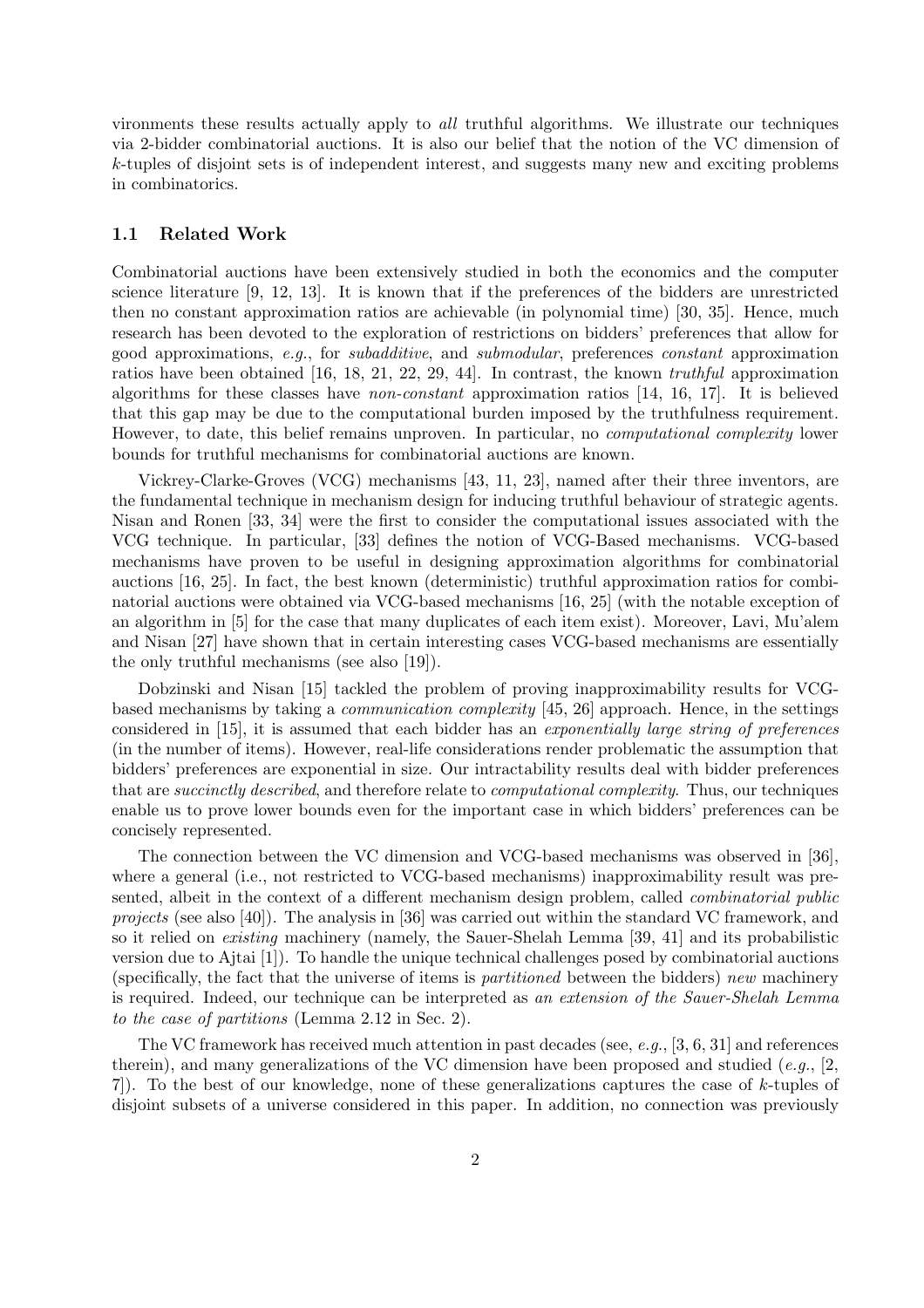made between the the VC dimension and the approximability of combinatorial auctions.

## 1.2 Follow-Up Work

Subsequently to this work [32], Buchfuhrer and Umans [10], and, independently, Dughmi et al. [20], strengthened our results via extensions of our techniques. Specifically, both works show that no constant approximation ratios are achievable for n-bidder case of the combinatorial auction environment we discuss in Sec. 3, thus proving a conjecture we presented in [32]. The techniques in these two works are quite different, as we briefly discuss below.

One of the main challenges in dealing with partitions of items is the possibility of unallocated items (as we shall later explain). Our lower bounds for VCG-based mechanisms fall into two categories: (1) lower bounds that rely on the assumption that the auctioneer allocates all items. (2) lower bounds for the general case that items may remain unallocated. While case (1) enables a straightforward use of the Sauer-Shelah Lemma, case (2) requires heavier machinery.

The work of Dughmi et al. [20] strengthens our results for case (2) via a clever and subtle generalization of our proof techniques. The main ingredients in the proof in [20] are: (i) An analogue of the Sauer-Shelah Lemma that incorporates sets of partial k-colorings, generalizing our Lemma 2.12, that can be regarded as the case of partial 2-colorings. (ii) Our lower bounds are based on a collection of sets such that every pair of them are "epsilon-close to orthogonal" (see Theorem 2.14). [20] get sharper lower bounds by considering collections of sets such that every  $\ell$ -tuple of them are epsilon-close to orthogonal.

Buchfuhrer and Umans [10] overcome the problem of unallocated items via a clever "reduction" from case (2) to case (1). They use a counting argument that shows that, for any VCG-based mechanism that obtains a "good" approximation ratio, there must be a reasonably large subset of items that are fully allocated in exponentially many different ways. This enables an indirect application of the Sauer-Shelah Lemma.

### 1.3 Organization of the Paper

In Sec. 2 we present our approach to analyzing the VC dimension of partitions. In Sec. 3 we prove our inapproximability results for combinatorial auctions. We conclude and present open questions in Sec. 4.

# 2 The VC Dimension of Partitions

The main hurdle in combinatorial auctions stems from the fact that the outcomes are *partitions* of the set of items. Approximation algorithms for combinatorial auctions can be thought of as functions that map bidders' preferences to partitions of items. This motivates our extension of the standard notion of VC dimension to the VC dimension of partitions. This section presents this notion of VC dimension and lower bounding techniques. In Sec. 3 we harness this machinery to prove computational complexity lower bounds for combinatorial auctions.

## 2.1 The VC Dimension and  $\alpha$ -Approximate Collections of Partitions

We focus on partitions that consist of two disjoint subsets (our definitions can easily be extended to  $k$ -tuples). Our formal definition of a partition of a universe is the following: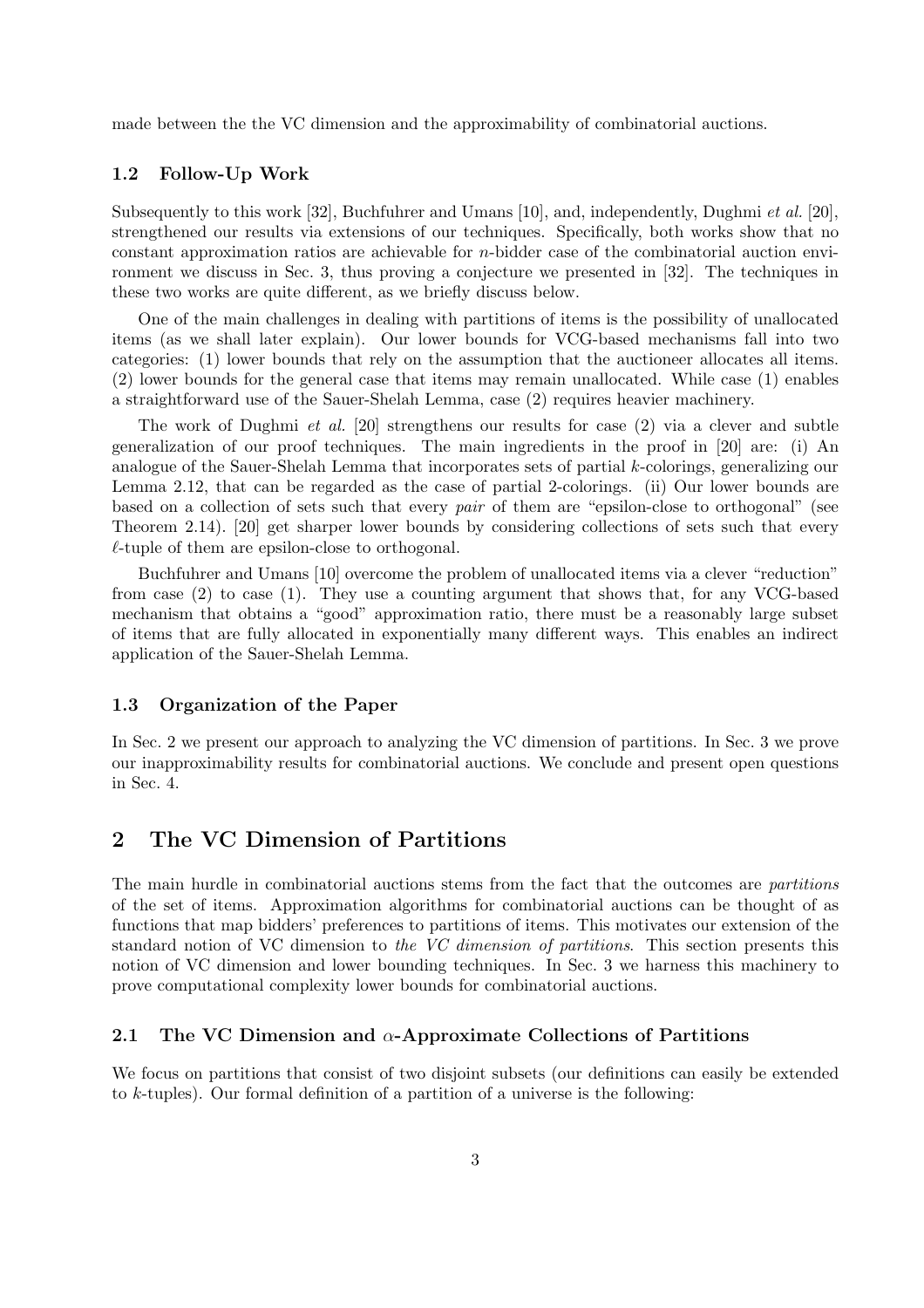**Definition 2.1 (partitions)** A partition  $T = (T_1, T_2)$  of a universe  $U = \{1, ..., m\}$  is a pair of two disjoint subsets of U, i.e.  $T_1, T_2 \subseteq [m]$  and  $T_1 \cap T_2 = \emptyset$ .

Observe that we do not require that every element in the universe appear in one of the two disjoint subsets that form a partition. This definition of partitions will later enable us to address crucial aspects of combinatorial auctions. We refer to partitions that do exhaust the universe (*i.e.*, cover all elements in the universe) as "covering partitions" (we shall refer to not-necessarily-covering partitions as "general partitions").

**Definition 2.2 (covering partitions)** A partition  $(T_1, T_2)$  of a universe U is said to cover U if  $T_1 \cup T_2 = U$ .  $C(U)$  is defined to be the set of all partitions that cover U.

For every subset E of a universe  $U$ , we can define (in an analogous way) what a partition of E is, and denote by  $P(E)$  the set of all partitions of E and by  $C(E)$  the set of all partitions of E that cover E.

**Definition 2.3 (projections)** The projection of a partition  $(S_1, S_2) \in P(U)$  on  $E \subseteq U$ , denoted by  $(S_1, S_2)|_E$ , is the partition  $(S_1 \cap E, S_2 \cap E) \in P(E)$ . For any collection of partitions  $R \subseteq P(U)$ we define R's projection on  $E \subseteq U$ ,  $R_{|E|}$ , to be  $R_{|E|} = \{(T_1, T_2) | \exists (S_1, S_2) \in R \text{ s.t. } (S_1, S_2)_{|E|} =$  $(T_1, T_2)$ .

Observe that if a partition  $(S_1, S_2)$  of  $E \subseteq U$  is in  $C(E)$ , then for any  $E' \subseteq E(S_1, S_2)|_{E'} \in C(E')$ . We are now ready to define the notions of shattering and VC dimension in our context:

**Definition 2.4 (shattering)** A subset  $E \subseteq U$  is said to be shattered by a collection of partitions  $R \subseteq P(U)$  if  $C(E) \subseteq R_{|E}$ .

Observe that that if  $E \subseteq U$  is shattered by a collection of partitions  $R \subseteq P(U)$  then so are all subsets of E.

**Definition 2.5 (VC dimension)** The VC dimension  $VC(R)$  of a collection of partitions  $R \subseteq$  $P(U)$  is the cardinality of the biggest subset  $E \subseteq U$  that is shattered by R.

We now introduce the useful concept of  $\alpha$ -approximate collections of partitions. Informally, a collection R of partitions is  $\alpha$ -approximate if, for every partition S of the universe (not necessarily in R), there is some partition in R that is "not far" (in terms of  $\alpha$ ) from S. We are interested in the connection between the value of  $\alpha$  of an  $\alpha$ -approximate collection of partitions and its VC dimension. This will play a major role in the proofs of our results for combinatorial auctions.

Definition 1 ( $\alpha$ -approximate collections of partitions) Let R be a collection of partitions of a universe U. R is said to be  $\alpha$ -approximate if for every partition  $S = (S_1, S_2) \in P(U)$  there exists some partition  $T = (T_1, T_2) \in R$  such that  $|S_1 \cap T_1| + |S_2 \cap T_2| \ge \alpha(|S_1| + |S_2|)$ .

## 2.2 Lower Bounding the VC Dimension of Collections of Covering Partitions

When dealing with collections of covering partitions it is possible to use existing VC machinery to lower bound their VC dimension. Specifically, a straightforward application of the Sauer-Shelah Lemma [39, 41] implies that: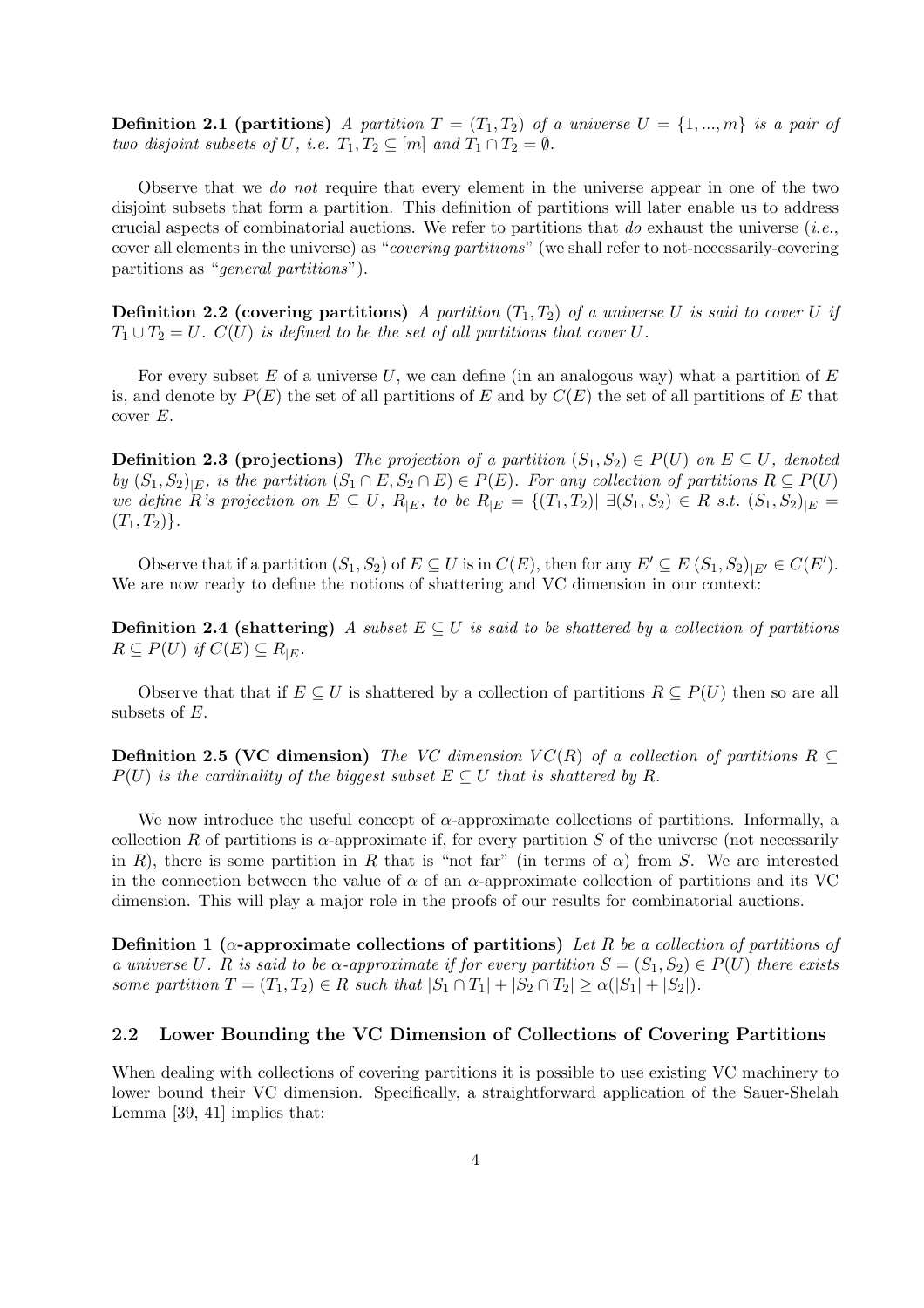Lemma 2.6 (lower bounding the VC dimension of covering partitions) For every  $R \subseteq C(U)$ it holds that  $VC(R) = \Omega(\frac{\log|R|}{\log|U|}).$ 

**Proof:** Let  $R_1 = \{S_1 | \exists S_2 \ s.t. \ (S_1, S_2) \in R\}$ . Because R only consists of covering partitions it must be that  $|R_1| = |R|$ . We now recall the Sauer-Shelah Lemma:

**Lemma 2.7** ([39, 41]) For any family Z of subsets of a universe U, there is a subset E of U of size  $\Theta(\frac{\log |Z|}{\log |U|})$  such that for each  $E' \subseteq E$  there is a  $Z' \in Z$  such that  $E' = Z' \cap E$ .

The Sauer-Shelah Lemma, when applied to  $R_1$  implies the existence of a set E (as in the statement of the lemma) of size  $\Omega(\frac{\log |R_1|}{\log |U|})$  (that is, a large set that is shattered in the traditional sense). The fact that all partitions in  $R$  are covering partitions now immediately implies that  $VC(R) = \Omega(\frac{\log |R_1|}{\log |U|}) = \Omega(\frac{\log |R|}{\log |U|}).$  $\Box$ 

Lemma 2.6 enables us to prove a lower bounds on the VC dimension of  $(\frac{1}{2} + \epsilon)$ -approximate collections of covering partitions.

**Theorem 2.8** Let  $R \subseteq C(U)$ . If R is  $(\frac{1}{2} + \epsilon)$ -approximate (for any small constant  $\epsilon > 0$ ) then there exists some constant  $\alpha > 0$  such that  $VC(R) \geq m^{\alpha}$ .

**Proof:** [sketch] We use a probabilistic construction argument: Consider a partition of  $U, S =$  $(S_1, S_2)$ , that is chosen, uniformly at random, out of all possible partitions in  $C(U)$ . Observe that (by the Chernoff bounds), for every partition  $T = (T_1, T_2) \in R$ , the probability that  $|S_1 \cap T_1|$  +  $|S_2 \cap T_2| \geq (\frac{1}{2} + \epsilon)(|S_1| + |S_2|) = (\frac{1}{2} + \epsilon)m$  is exponentially small in m. Hence, for R to be  $(\frac{1}{2} + \epsilon)$ approximate it must contain exponentially many partitions in  $C(U)$ . We can now apply Lemma 2.6 to conclude the proof.  $\Box$ 

## 2.3 Lower Bounding the VC Dimension of Collections of General Partitions

Observe that the proof Lemma 2.6 heavily relied on the fact that the partitions considered were covering partitions. Dealing with collections of general partitions necessitates the development of different techniques for lower bounding the VC dimension. We shall now present such a method, that can be regarded as an extension of the Sauer-Shelah Lemma [39, 41] to the case of collections of general partitions:

**Definition 2.9 (distance between partitions)** Given a universe U, two partitions in  $P(U)$ ,  $(T_1, T_2)$  and  $(T_1', T_2')$ , are said to be b-far (or at distance b) if  $|T_1 \cap T_2'| + |T_1' \cap T_2| \ge b$ .

**Definition 2.10** Let  $t(\epsilon, k, m)$  be the smallest possible number of sets  $E \subset [m]$  that are shattered by a set R of partitions of size k, such that every two elements in R are at least  $\epsilon$ m-far.

**Observation 2.11** Suppose  $k \geq 1$  and  $\epsilon m \geq 1$ . Then if  $t(\epsilon, k, m) > \sum_{i=1}^{r} {m \choose r}$ ¢ then the VC dimension of any collection of partitions of size at least k for which every two partitions are at least  $\epsilon$ m-far has to be at least  $r + 1$ .

**Proof:** The proof follows from the fact that  $t(\epsilon, k, m) \ge \sum_{i=0}^{r} {m \choose r}$ ¢ is a bound on the number of sets of size at most  $r$ .  $\Box$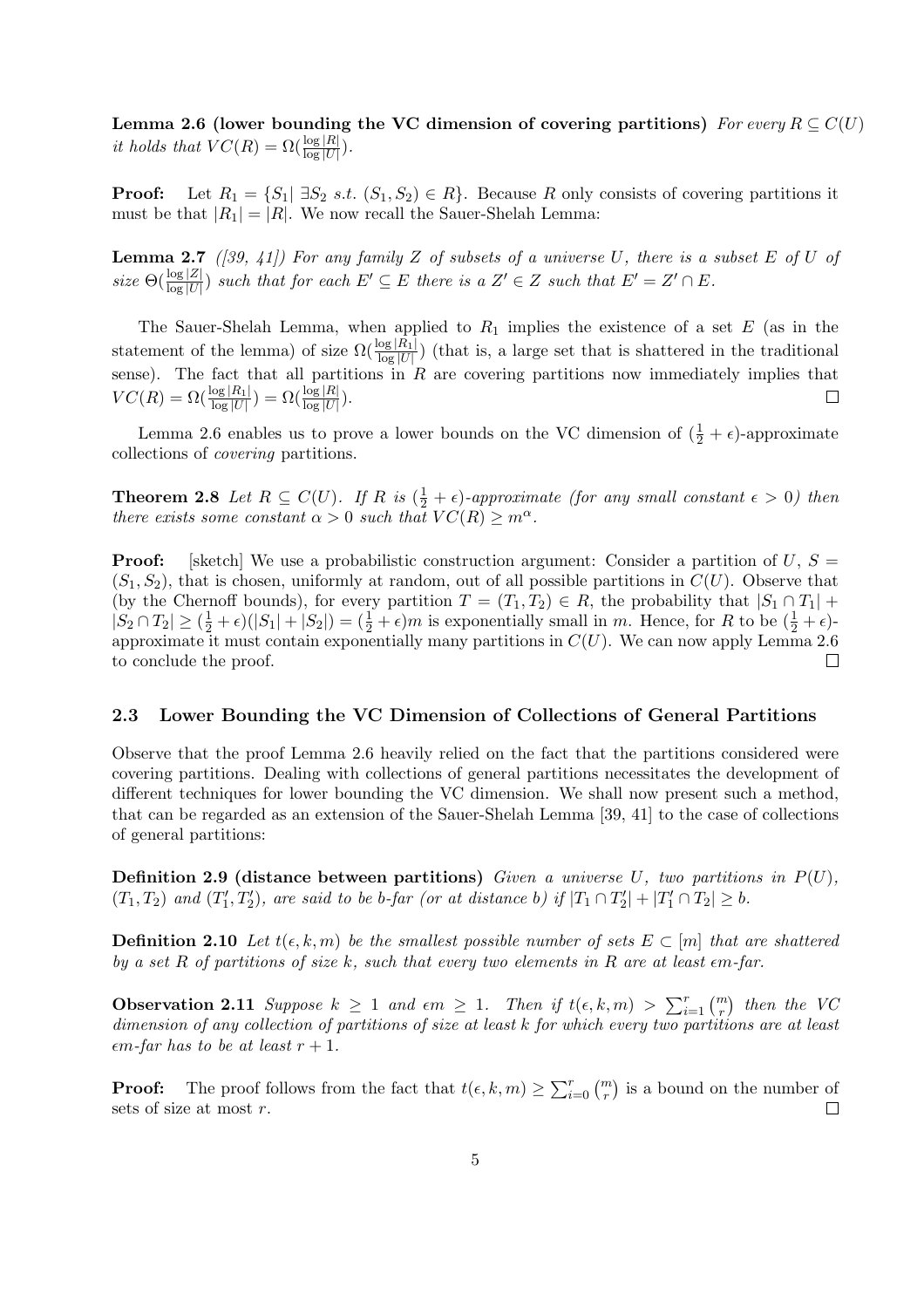Lemma 2.12 (lower bounding the VC dimension of general partitions) For all  $\epsilon > 0, k, m$ ,  $t(\epsilon, k, m) \geq k^{\alpha}$  for some constant  $\alpha > 0$ .

The proof follows the basic idea of [3, 6, 31]. Our novel observation is that the same proof strategy applies with our new definition of distance.

**Proof:** [Sketch] Fix  $\epsilon > 0, k, m$ . We wish to prove that  $t(\epsilon, k, m) \geq k^{\alpha}$ , for some constant  $\alpha > 0$ . We shall bound  $t(\epsilon, k, m)$  by induction ( $\epsilon$  shall remain fixed throughout the proof and the induction is on k and m). Let R be some collection of partitions as in the statement of the lemma. Arbitrarily partition  $R$  into pairs. Since the partitions that make up each pair are at least  $\epsilon m$ -far there must exist (via simple counting) an element  $e \in U$ , such that in at least  $\frac{\epsilon k}{2}$  pairs  $(T_1, T_2), (T_1', T_2'), e \in T_1 \cap T_2'$  or  $e \in T_1' \cap T_2$ . Let  $R' \subseteq R$  be the collection of all partitions  $(T_1, T_2)$ in R in which  $e \in T_1$ . Let  $\overline{R}'' \subseteq R$  be the collection of all partitions  $(T_1, T_2)$  in R in which  $e \in T_2$ . By the arguments above we are guaranteed that  $|R'| \geq \frac{\epsilon k}{2}$  and  $|R''| \geq \frac{\epsilon k}{2}$ .

Let I be all the subsets of U that are shattered by R. We wish to lower bound |I|. Let  $R'_{-e}$ be all the partitions of  $U \setminus \{e\}$  we get by removing e from  $T_1$  for every partition  $(T_1, T_2) \in R'$ . Let I' be all the subsets of  $U \setminus \{e\}$  shattered by  $R'_{-e}$ . As there are at least  $\frac{\epsilon k}{2}$  sets in  $R'$ , by definition  $|I'| \ge t(\epsilon, \frac{\epsilon k}{2}, m-1)$ . Similarly, let  $R_{-e}^{\prime\prime}$  be all the partitions of  $U \setminus \{e\}$  we get by removing e from  $T_1$  for every partition  $(T_1, T_2) \in R''$ . Let  $I''$  be all the subsets of  $U \setminus \{e\}$  shattered by  $R''_{-e}$ . As there are at least  $\frac{\epsilon k}{2}$  sets in  $R''$ , by definition  $|I''| \ge t(\epsilon, \frac{\epsilon k}{2}, m-1)$ .

We claim that  $|I| \geq |I'| + |I''|$ . To see why this is true consider the following argument: All sets in  $I' \setminus I''$  and in  $I'' \setminus I'$  are distinct and belong to I. Let S be a set in  $I' \cap I''$ . Observe that this means that not only is S in I, but so is  $S \cup \{e\}$ . So,  $I \geq |I' \setminus I''| + |I' \setminus I''| + 2|I' \cap I''| = |I'| + |I''|$ . Hence,  $t(\epsilon, k, m) \geq 2 \times t(\epsilon, \frac{\epsilon k}{2}, m - 1)$ . We now use the induction hypothesis to conclude the proof.  $\Box$ 

Lemma 2.12 and Observation 2.11 imply the following important corollary:

Corollary 2.13 For every constant  $\alpha > 0$ , and (sufficiently small) constant  $\epsilon > 0$ , there exists a  $\beta > 0$  such that, if  $R \subseteq P(U)$  and it holds that:  $(1)$   $|R| \ge e^{m\alpha}$ , and  $(2)$  every two partitions in R are  $\epsilon m$ -far, then  $VC(R) \geq m^{\beta}$ .

We shall now discuss the connection between the value of  $\alpha$  of an  $\alpha$ -approximate collection of partitions and its VC dimension. We prove the following theorem:

**Theorem 2.14** Let  $R \subseteq P(U)$ . If R is  $(\frac{3}{4} + \epsilon)$ -approximate (for any constant  $\epsilon > 0$ ) then there exists some constant  $\alpha > 0$  such that  $VC(\tilde{R}) \geq m^{\alpha}$ .

**Proof:** To prove the theorem we use the following claim:

**Claim 2.15** For every small constant  $\delta > 0$ , there is a family F of partitions  $(T_1, T_2)$  in  $C([m])$ and a constant  $\alpha > 0$  such that  $|F| = e^{\alpha m}$  and every two partitions in F are at least  $\frac{1-\delta}{2}m$ -far.

**Proof:** We will prove the claim for partitions  $T = (T_1, T_2)$  where  $T_1 \cup T_2 = [m]$ . For such partitions, the distance between partition  $T = (T_1, T_2)$  and  $T' = (T'_1, T'_2)$  is just the size of the symmetric difference of  $T_1$  and  $T_2$ . The existence of the desired collection now follows from the existence of good codes, see e.g. [42]. For completeness we include the standard construction to show the existence of F.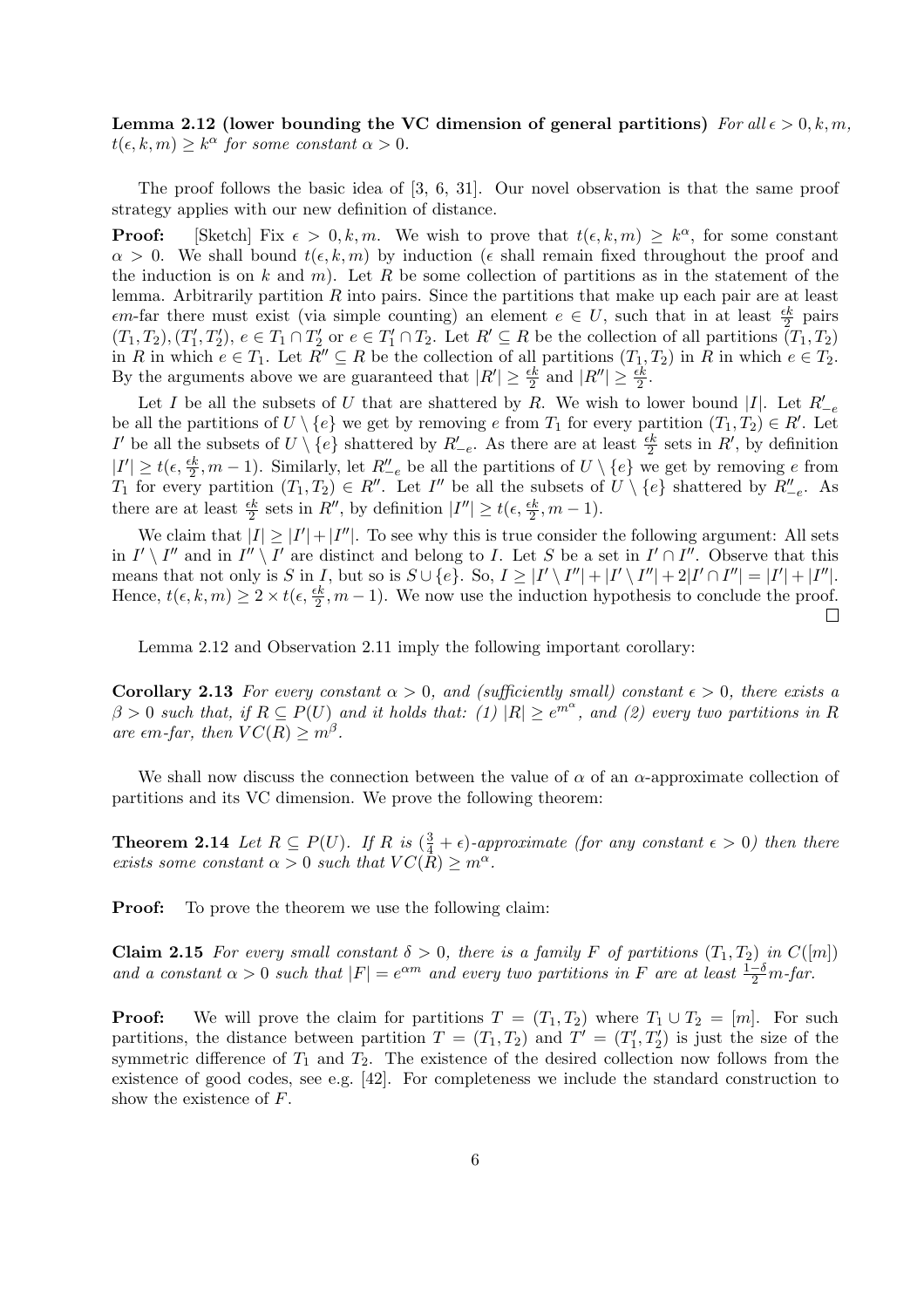Let  $T = (T_1, T_2)$  and  $T' = (T'_1, T'_2)$  be two partitions in  $C([m])$  chosen at random in the following way: For each item  $j \in [m]$  we choose, uniformly at random, whether it will be placed in  $T_1$  or in  $T_2$ . Similarly, we choose, uniformly at random, whether each item j shall be placed in  $T_1'$  or  $T_2'$ . Using standard Chernoff arguments it is easy to show that the probability that there are at least  $\frac{m+\delta}{2}$  that appear in either  $T_1 \cap T_1'$  or  $T_2 \cap T_2'$  is exponentially small in  $\epsilon'$ . Observe that this immediately implies (by our definition of distance) that the probability that the distance between T and T' is less than  $\frac{1-\delta}{2}m$  is exponentially small i  $\delta$ . Hence, a family F of exponential size must exist.

**Lemma 2.16** Let  $\epsilon > 0$ . Let  $R \subseteq P(U)$  such that R is  $(\frac{3}{4} + \epsilon)$ -approximate. Then, there is a subset of R, R', of size exponential in m such that every two elements of R' are at least  $\alpha m$ -far (for some constant  $\alpha > 0$ ).

Proof: By Claim 2.15 we know that, for our universe of U, there exists an exponential-sized family of partitions in  $C(U)$ , F, such that every two partitions in F are at least  $\frac{1-\delta}{2}m$ -far (for some arbitrarily small  $\delta > 0$ ). Fix some  $T, T' \in F$ . By definition of F, T and T' are identical only on at most  $\frac{1+\delta}{2}m$  elements (that is, only for at most  $\frac{1+\delta}{2}m$  items j, either  $j \in T_1 \cap T'_1$  or  $j \in T_2 \cap T'_2$ ). Let  $R_T$  and  $R_T$  represent two partitions in R that obtain  $\frac{3}{4} + \epsilon$  "approximations" for T and T', respectively (because R is  $(\frac{3}{4} + \epsilon)$ -approximate such partitions must exist). Even if we assume that both  $R^T$  and  $R^{T'}$  are identical on all elements on which T and T' are identical, we are still left with  $\frac{1-\delta}{2}m$  elements. Observe that for each such element, if  $R^T$  and  $R^{T'}$  are identical on it, it holds that it can only contribute to the approximation obtained by one of them. This implies that to obtain the promised approximation  $R^{T'}$  and  $R^{T'}$  must differ on quite a lot (a constant fraction) of the elements in U. This, in turn, implies that there is some  $\alpha > 0$  such that  $R^T$  and  $R^{T'}$  are  $\Box$  $\alpha$ *m*-far.

Corollary 2.13 now concludes the proof of the theorem.

# 3 Implications For VCG-Based Mechanisms

In this section we present the connection between our results for collections of partitions in Sec. 2 and the problem of social-welfare-maximization in combinatorial auctions. We use the VC dimension framework developed in the previous section to present a general technique for proving computational complexity lower bounds for VCG-based mechanisms.

 $\Box$ 

### 3.1 Maximal-In-Range Mechanisms for Combinatorial Auctions

2-bidder combinatorial auctions. We consider auction environments of the following form: There is a set of items  $1 \ldots, m$  that are sold to 2 bidders, 1 and 2. Each bidder i has a private valuation function (sometimes simply referred to as a valuation)  $v_i$  that assigns a nonnegative real value to every subset of the items.  $v_i(S)$  can be regarded as i's maximum willingness to pay for the bundle of items S. Each  $v_i$  is assumed to be *nondecreasing*, *i.e.*,  $\forall S \subseteq T$  it holds that  $v_i(S) \le v_i(T)$ . The objective is find a partition of the items  $(S_1, S_2)$  between the two bidders that maximizes the social welfare, *i.e.*, the expression  $\Sigma_i v_i(S_i)$ .

It is known that optimizing the social welfare value in 2-bidder combinatorial auctions is computationally intractable even for very restricted classes of valuation functions. In particular, [29] shows that this task is NP-hard even for the simple class of *capped additive valuations*: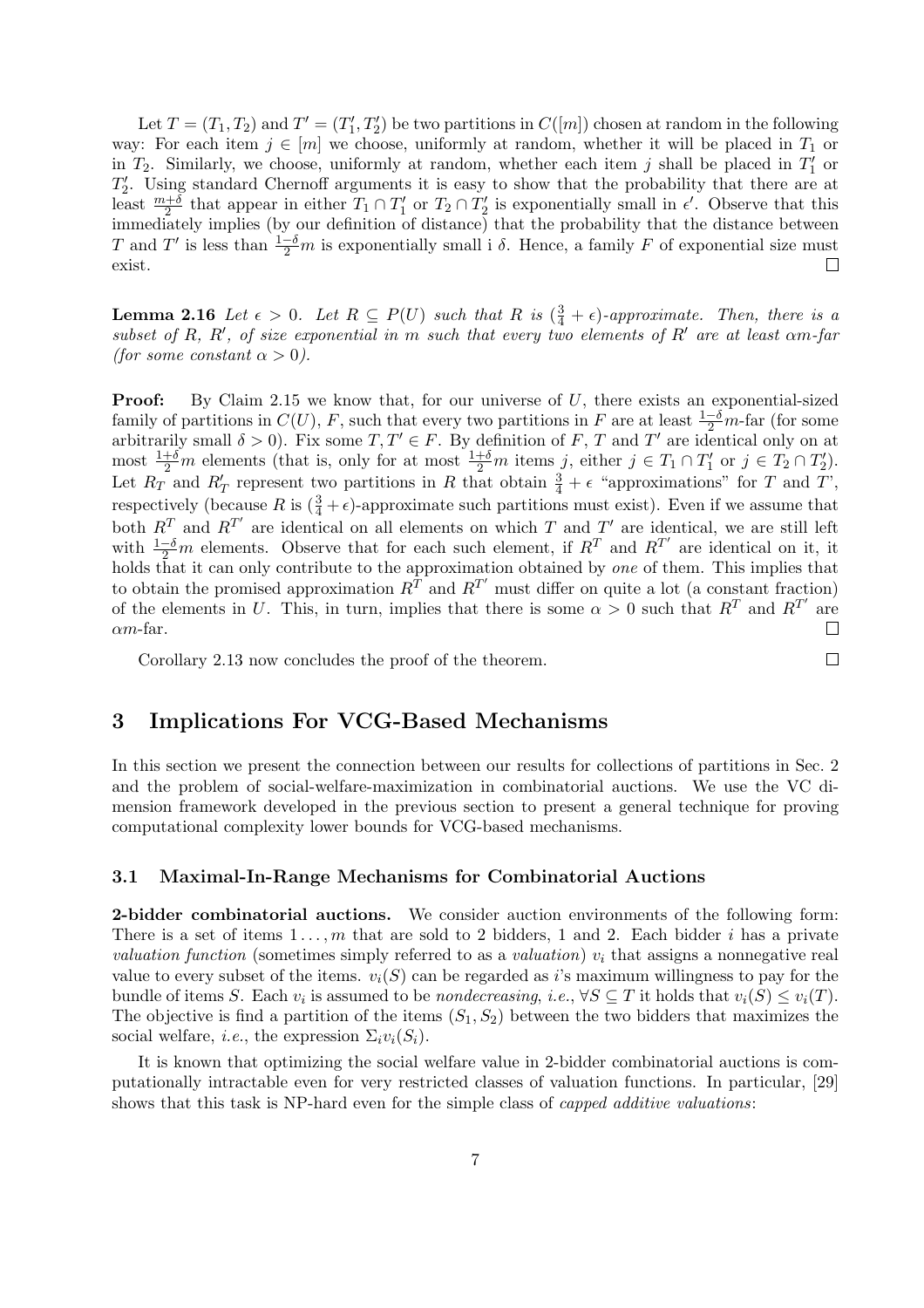**Definition 2 (additive valuations)** A valuation function  $a$  is said to be additive if there exist per-item values  $a_{i1}, \ldots, a_{im}$ , such that for every bundle  $S \subseteq [m]$ ,  $a(S) = \sum_{i \in S} a_{ij}$ .

**Definition 3 (capped additive valuations)** A valuation function v is said to be a capped additive valuation if there exist an additive valuation a and a real value B, such that for every bundle  $S \subseteq [m], v(S) = \min\{a(S), B\}.$ 

Intuitively, a bidder has a capped additive valuation if his value for each bundle of items is simply the additive sum of his values for the items in it, up to some maximum amount he is willing to spend. This class of valuations shall be used throughout this section to illustrate our impossibility results (as we aim to prove inapproximablity results the restrictedness of this class works to our advantage).

Maximal-in-range mechanisms. Mechanisms that rely on the VCG technique to ensure truthfulness (VCG-based mechanisms) are known to have the useful combinatorial property of being maximal-in-range  $[15, 33, 37]$ :<sup>3</sup> Maximal-in-range mechanisms are mechanisms that always exactly optimize over a (fixed) set of outcomes. In our context, this means that for every maximal-in-range mechanism M there exists some  $R_M \subseteq P([m])$  such that M always outputs an optimal outcome in  $R_M$  (with respect to social-welfare maximization). We refer to  $R_M$  as M's range.

**Definition 4 (maximal-in-range mechanisms)** A mechanism  $M$  is maximal-in-range if there is a collection of partitions  $R_M \subseteq P([m])$  such that for every pair of valuations,  $(v_1, v_2)$ , M outputs a partition  $(T_1, T_2) \in argmax_{(S_1, S_2) \in R_M} v_1(S_1) + v_2(S_2)$ .

It is know that every maximal-in-range mechanism can be made incentive compatible via the VCG technique [33, 34]. This suggests a general way for the design of truthful mechanisms for combinatorial auctions: Fix the range  $R_M$  of a maximal-in-range mechanism M to be such that (1) optimizing over  $R_M$  can be done in polynomial time, and (2) the optimal outcome in  $R_M$  always provides a "good" approximation to the globally-optimal outcome. This approach was shown to be useful in [16, 25].

Observe that the maximal-in-range mechanism in which  $R_M$  contains all possible partitions of items is computationally intractable even for capped additive valuations. In contrast, the fact that bidders' valuations are nondecreasing implies the following general upper bound:

Observation 3.1 (the trivial upper bound) For any 2-bidder combinatorial auction, the maximalin-range mechanism M for which  $R_M = \{([m], \emptyset), (\emptyset, [m])\}$  provides a  $\frac{1}{2}$ -approximation to the optimal social welfare.

That is, the maximal-in-range mechanism that bundles all items together and allocates them to the bidder with the highest value provides a  $\frac{1}{2}$ -approximation to the optimal social welfare. This mechanism is easy to implement in a computationally-efficient manner as it only requires learning the value of each bidder for the bundle of all items.

<sup>&</sup>lt;sup>3</sup>Maximal-in-range mechanisms are a special case of a more general class of mechanisms called "affine maximizers" [37, 27]. All of the results in this paper actually apply to this more general class.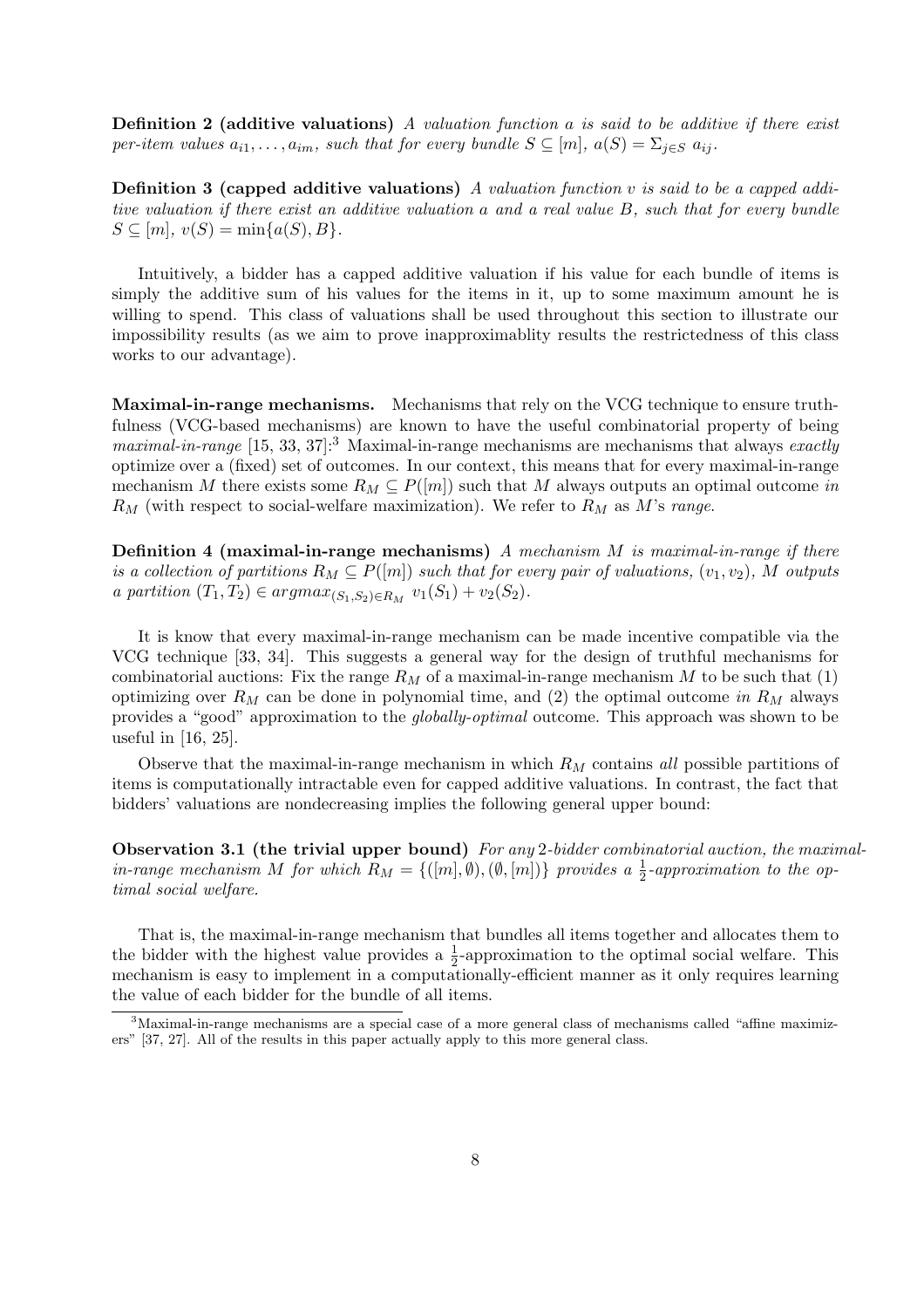Is the trivial upper bound optimal? Naturally, we are interested in the question of whether a more clever choice of range than  $\{([m], \emptyset), (\emptyset, [m])\}$  can lead to better approximation ratios (without jeopardizing computational efficiency). Let us consider 2-bidder combinatorial auctions with capped additive valuations. For this restricted case, a non-truthful PTAS exists [4]. Can a similar result be obtained via a maximal-in-range mechanism? We show that the answer to this question is No by proving that the approximation ratios obtained by computationally-efficient VCG-based mechanisms are always bounded away from 1. We stress that these are the first computational complexity lower bounds on the approximability of VCG-based mechanisms for combinatorial auctions. In fact, as we shall later show, in certain cases these bounds extend to *all* incentive-compatible mechanisms.

## 3.2 Putting the VC in VCG

We now present our method of proving lower bounds on the approximability of VCG-based mechanisms using the VC framework. On a high level, our technique for proving that a maximal-in-range mechanism  $M$  cannot obtain an  $\alpha$ -approximation consists of three steps:

- Observe that M's range must be an  $\alpha$ -approximate collection of partitions.
- Conclude (from our results in Sec. 2) the existence of a shattered set of items of size  $m^{\alpha}$  (if  $\alpha$  is sufficiently high).
- Show a non-uniform reduction from NP-hard 2-bidder combinatorial auctions with  $m^{\alpha}$  items to the optimization problem solved by M.

We illustrate these three steps by proving a lower bound of  $\frac{3}{4}$  for 2-bidder combinatorial auctions with capped additive valuations (which naturally extends to the more general classes of submodular, and subadditive, valuations). We stress that our proof technique can be applied to prove the same lower bound for practically any NP-hard 2-bidder combinatorial auction environment. Essentially, our only requirement from the class of valuations is that it be expressive enough to contain the class of 0/1-additive valuations defined below.

**Definition 5 (0/1-additive valuations)** A valuation v is said to be  $0/1$ -additive if it is an additive valuation in which all the per-item values are in  $\{0, 1\}$ .

We make the following observation:

**Observation 3.2** Any  $\alpha$ -approximation maximal-in-range mechanism for 2-bidder combinatorial auctions with  $0/1$ -additive valuations has a range that is an  $\alpha$ -approximate collection of partitions.

Proof: A 0/1-additive valuation can be regarded as an indicator function that specifies some subset of the universe (that contains only the items that are assigned a value of 1). Hence, pairs of such valuations that specify disjoint subsets correspond to partitions of the universe. Now, it is easy to see that, by definition, the range of an  $\alpha$ -approximation maximal-in-range mechanism must be an  $\alpha$ -approximate collection of partitions.  $\Box$ 

Observation 3.2 enables us to make use of Theorem 2.14 to conclude that:

**Theorem 3.3** The range of any  $(\frac{3}{4} + \epsilon)$ -approximation maximal-in-range mechanism for 2-bidder combinatorial auctions with  $0/1$ -additive valuations shatters a set of items of size  $m^{\alpha}$  (for some constant  $\alpha > 0$ ).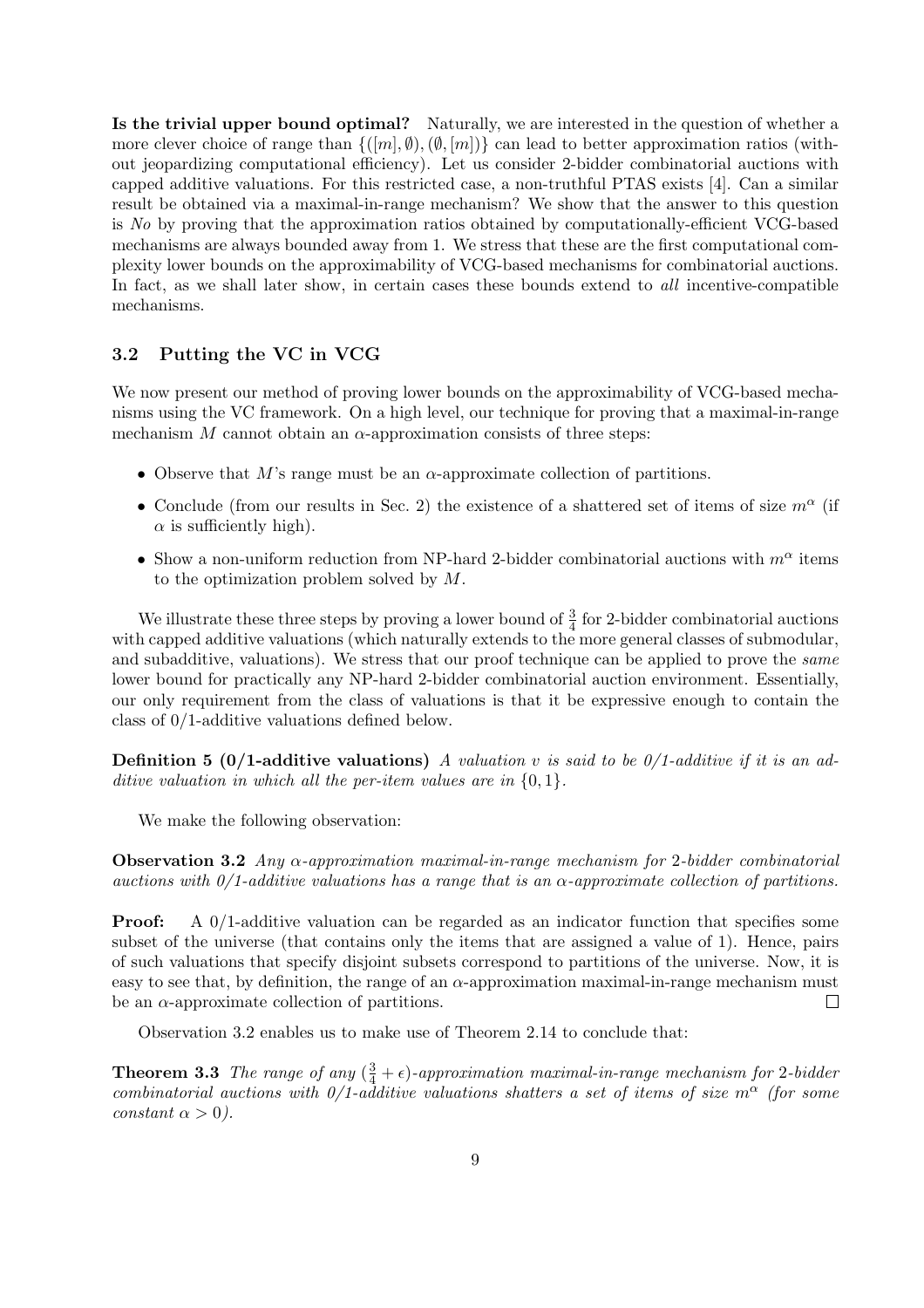We can now exploit the existence of a large shattered set of items to prove our lower bound by showing a non-uniform reduction from an NP-hard optimization problem:

Theorem 3.4 No polynomial-time maximal-in-range mechanism obtains an approximation ratio of  $\frac{3}{4} + \epsilon$  for 2-bidder combinatorial auctions with capped additive valuations unless  $NP \subseteq P/poly$ .

**Proof:** Let M be a mechanism as in the statement of the theorem. Since  $0/1$ -additive valuations are a special case of capped additive valuations, by Theorem 3.3 there exists a constant  $\alpha > 0$ such that  $R_m$  shatters a set of items E of size  $m^\alpha$ . Therefore, given an auction with  $m^\alpha$  items and capped additive valuation functions  $v_1, v_2$  we can identify each item in this smaller auction with some unique item in E, and construct valuation functions  $v'_1, v'_2$ , such that  $v'_i$  is identical to  $v_i$  on E and assigns 0 to all other items. Observe that this means that M will output for  $v'_1, v'_2$  the optimal solution for  $v_1, v_2$  (as M's range contains all partitions in  $C(E)$ ). We now have a non-uniform reduction from an NP-hard problem (social-welfare maximization in the smaller auction) to the optimization problem solved by M.  $\Box$ 

Recall that the trivial upper bound provides an approximation ratio of  $\frac{1}{2}$ . We leave the problem of closing the gap between this upper bound and our lower bound open. We conjecture that the trivial upper bound is, in fact, tight. This conjecture is motivated by the following result.

The allocate-all-items case. We now consider the well-studied case that the auctioneer must allocate all items [19, 27]. Observe that, in this case, the range of a maximal-in-range mechanism can only consist of covering partitions, for which stronger results are obtained in Sec. 2. This enables us to use our technique to prove the following theorem:

Theorem 3.5 For the allocate-all-items case, no polynomial-time maximal-in-range mechanism obtains an approximation ratio of  $2 - \epsilon$  for 2-bidder combinatorial auctions with capped additive valuations unless  $NP \subseteq P/poly$ .

If bidders have subadditive valuations, and all items are allocated, then maximal-in-range mechanisms are the only truthful mechanisms [19]. Since capped additive valuations are a special case of subadditive valuations, the lower bound in Theorem 3.5 holds for all truthful mechanisms in this more general environment. In Appendix A, we show that, for a superclass of capped additive valuations, it is possible to relax the computational assumption in the statement of Theorem 3.5 to the assumption that NP is not contained in BPP. This is achieved by using Ajtai's [1] probabilistic version of the Sauer-Shelah Lemma.

# 4 Discussion and Open Questions

We believe that our work opens a new avenue for proving complexity-theoretic inapproximability results for maximal-in-range mechanisms for auctions. In particular, the following important questions remain wide open: (1) Can our inapproximability results be made to hold for all truthful mechanisms? So far, despite much work on this subject [37, 27, 28, 8, 19, 36], very little is known about characterizations of truthfulness in combinatorial auctions (and in other multi-parameter environments). (2) Our computational complexity results depend on the assumption that SAT does not have polynomial-size circuits. Can this assumption be relaxed by proving probabilistic versions of our VC machinery (see Appendix A)?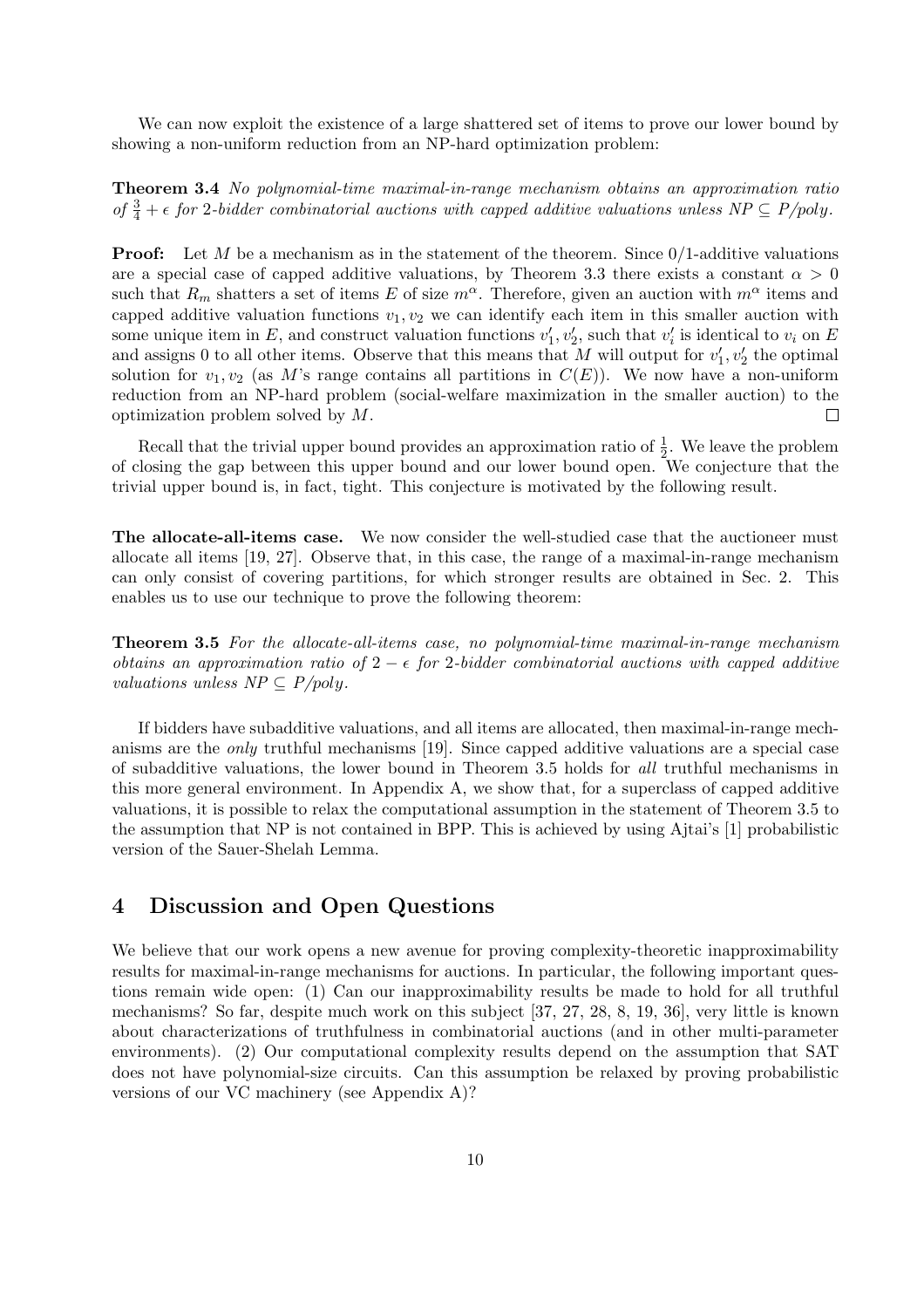# References

- [1] M. Ajtai. The shortest vector problem in  $L_2$  is NP-hard for randomized reductions (extended abstract). In Proceedings of the 30th annual ACM symposium on Theory of computing, pages 10–19, 1998.
- [2] N. Alon. On the density of sets of vectors. Discrete Mathematics, 46(2):199–202, 1983.
- [3] N. Alon, S. Ben-David, N. Cesa-Bianchi, and D. Haussler. Scale-sensitive dimensions, uniform convergence, and learnability. J.  $ACM$ ,  $44(4):615-631$ , 1997.
- [4] N. Andelman and Y. Mansour. Auctions with budget constraints. In Proceedings of the 9th Scandinavian Workshop on Algorithm Theory, pages 26–38, 2004.
- [5] Y. Bartal, R. Gonen, and N. Nisan. Incentive compatible multi unit combinatorial auctions. In Proceedings of the 9th conference on Theoretical aspects of rationality and knowledge, pages 72–87, 2003.
- [6] P. L. Bartlett and P. M. Long. Prediction, learning, uniform convergence, and scale-sensitive dimensions. *J. Comput. Syst. Sci.*, 56(2):174–190, 1998.
- [7] S. Ben-David, N. Cesa-Bianchi, and P. M. Long. Characterizations of learnability for classes of O, \$...\$, n-valued functions. In *COLT* '92: Proceedings of the fifth annual workshop on Computational learning theory, pages 333–340. ACM, 1992.
- [8] S. Bikhchandani, S. Chatterji, R. Lavi, A. Mu'alem, N. Nisan, and Arunava Sen. Weak monotonicity characterizes deterministic dominant-strategy implementation. Econometrica, 74(4):1109–1132, 2006.
- [9] L. Blumrosen and N. Nisan. Combinatorial auctions. In N. Nisan, T. Roughgarden, E. Tardos, and V. Vazirani, editors, Algorithmic Game Theory, chapter 11. Cambridge University Press, 2007.
- [10] D. Buchfuhrer and C. Umans. Limits on the social welfare of maximal-in-range auction mechanisms. 2009. Working paper.
- [11] E. H. Clarke. Multipart pricing of public goods. Public Choice, pages 17–33, 1971.
- [12] P. Cramton, Y. Shoham, and R. Steinberg (Editors). Combinatorial Auctions. MIT Press., 2006.
- [13] S. de Vries and R. Vohra. Combinatorial auctions: A survey. INFORMS jounral of computing, 15(3):284–309, 2003.
- [14] S. Dobzinski. Two randomized mechanisms for combinatorial auctions. In Proceedings of the 10th International Workshop on Approximation and the 11th International Workshop on Randomization, and Combinatorial Optimization. Algorithms and Techniques, pages 89–103, 2007.
- [15] S. Dobzinski and N. Nisan. Limitations of VCG-based mechanisms. In Proceedings of the 39th annual ACM symposium on Theory of computing, pages 338–344, 2007.
- [16] S. Dobzinski, N. Nisan, and M. Schapira. Approximation algorithms for combinatorial auctions with complement-free bidders. In Proceedings of the 37th annual ACM symposium on Theory of computing, pages 610–618, 2005.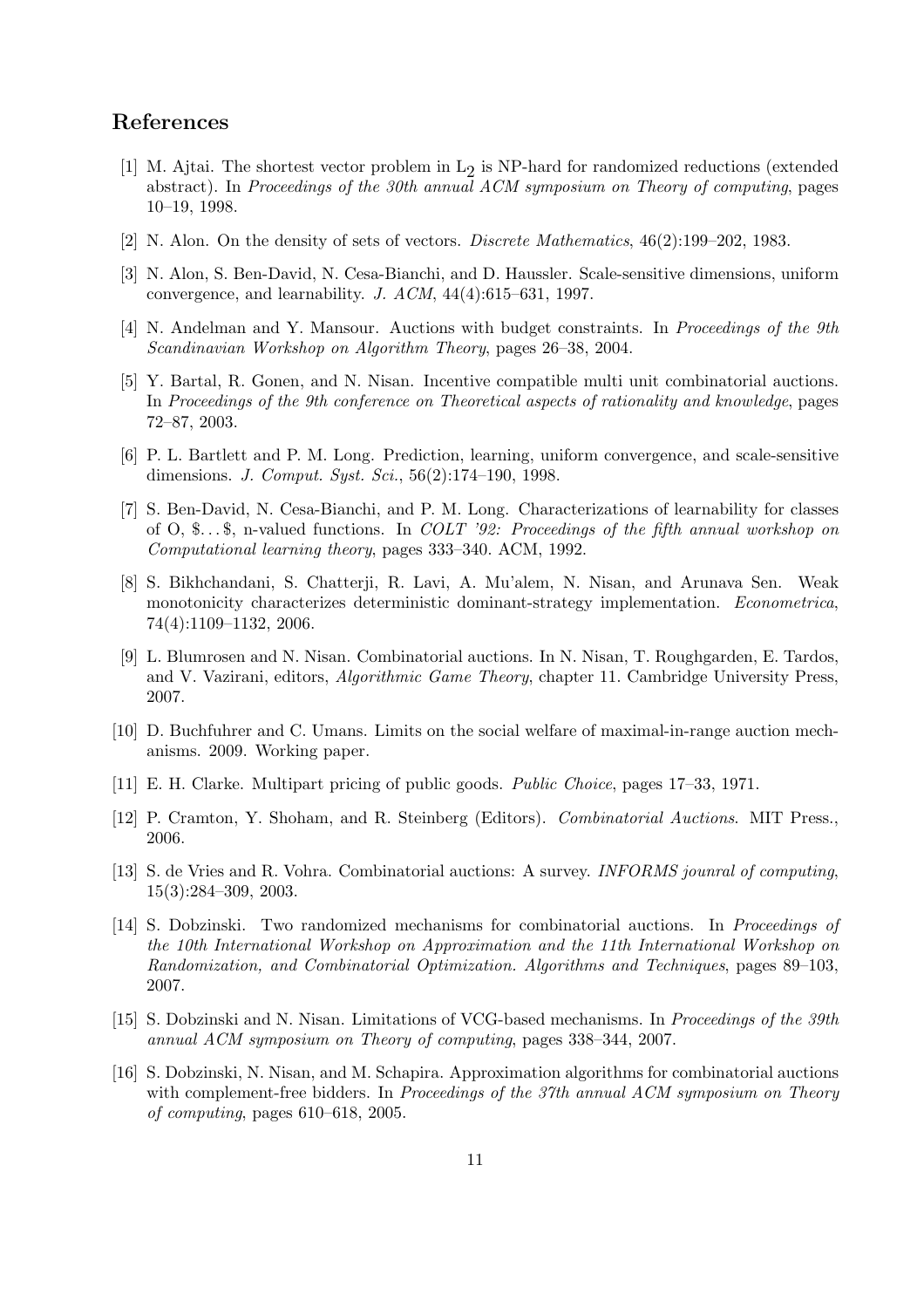- [17] S. Dobzinski, N. Nisan, and M. Schapira. Truthful randomized mechanisms for combinatorial auctions. In Proceedings of the 38th annual ACM symposium on Theory of computing, 2006.
- [18] S. Dobzinski and M. Schapira. An improved approximation algorithm for combinatorial auctions with submodular bidders. In *Proceedings of the 17th annual ACM-SIAM symposium on* Discrete algorithm, pages 1064–1073, 2006.
- [19] S. Dobzinski and M. Sundararajan. On characterizations of truthful mechanisms for combinatorial auctions and scheduling. In Proceedings of the 9th ACM conference on Electronic commerce, pages 38–47, 2008.
- [20] S. Dughmi, H. Fu, and R. Kleinberg. Amplified hardness of approximation for VCG-based mechanisms. 2009. Working paper.
- [21] U. Feige. On maximizing welfare when utility functions are subadditive. In Proceedings of the 38th annual ACM symposium on Theory of computing, pages 41–50, 2006.
- [22] U. Feige and J. Vondrak. Approximation algorithms for allocation problems: Improving the factor of  $1$  -  $1/e$ . In Proceedings of the 47th Annual IEEE Symposium on Foundations of Computer Science, pages 667–676, 2006.
- [23] T. Groves. Incentives in teams. Econometrica, pages 617–631, 1973.
- [24] J. Håstad. Some optimal inapproximability results. J.  $ACM$ ,  $48(4)$ : 798–859, 2001.
- [25] R. Holzman, N. Kfir-Dahav, D. Monderer, and M. Tennenholtz. Bundling equilibrium in combinatrial auctions. Games and Economic Behavior, 47:104–123, 2004.
- [26] E. Kushilevitz and N. Nisan. Communication Complexity. Cambridge University Press, 1997.
- [27] R. Lavi, A. Mu'alem, and N. Nisan. Towards a characterization of truthful combinatorial auctions. In Proceedings of the 44th Annual IEEE Symposium on Foundations of Computer Science, page 574, 2003.
- [28] R. Lavi, A. Mu'alem, and N. Nisan. Two simplified proofs for Roberts' Theorem, 2004. Submitted.
- [29] B. Lehmann, D. Lehmann, and N. Nisan. Combinatorial auctions with decreasing marginal utilities. Games and Economic Behaviour, 55(2):270–296, 2006.
- [30] D. Lehmann, L. I. O'Callaghan, and Y. Shoham. Truth revelation in approximately efficient combinatorial auctions. In  $JACM$  49(5), pages 577–602, Sept. 2002.
- [31] S. Mendelson and R. Vershynin. Entropy, combinatorial dimensions and random averages. In COLT, pages 14–28, 2002.
- [32] E. Mossel, C. H. Papadimitriou, M. Schapira, and Y. Singer. VC v. VCG: Inapproximability of combinatorial auctions via generalizations of the VC dimension. CoRR, abs/0905.1995, 2009.
- [33] N. Nisan and A. Ronen. Computationally feasible VCG-based mechanisms. In *Proceedings of* the 2nd ACM conference on Electronic commerce, pages 242–252, 2000.
- [34] N. Nisan and A. Ronen. Algorithmic mechanism design. Games and Economic Behaviour,  $35:166 - 196, 2001.$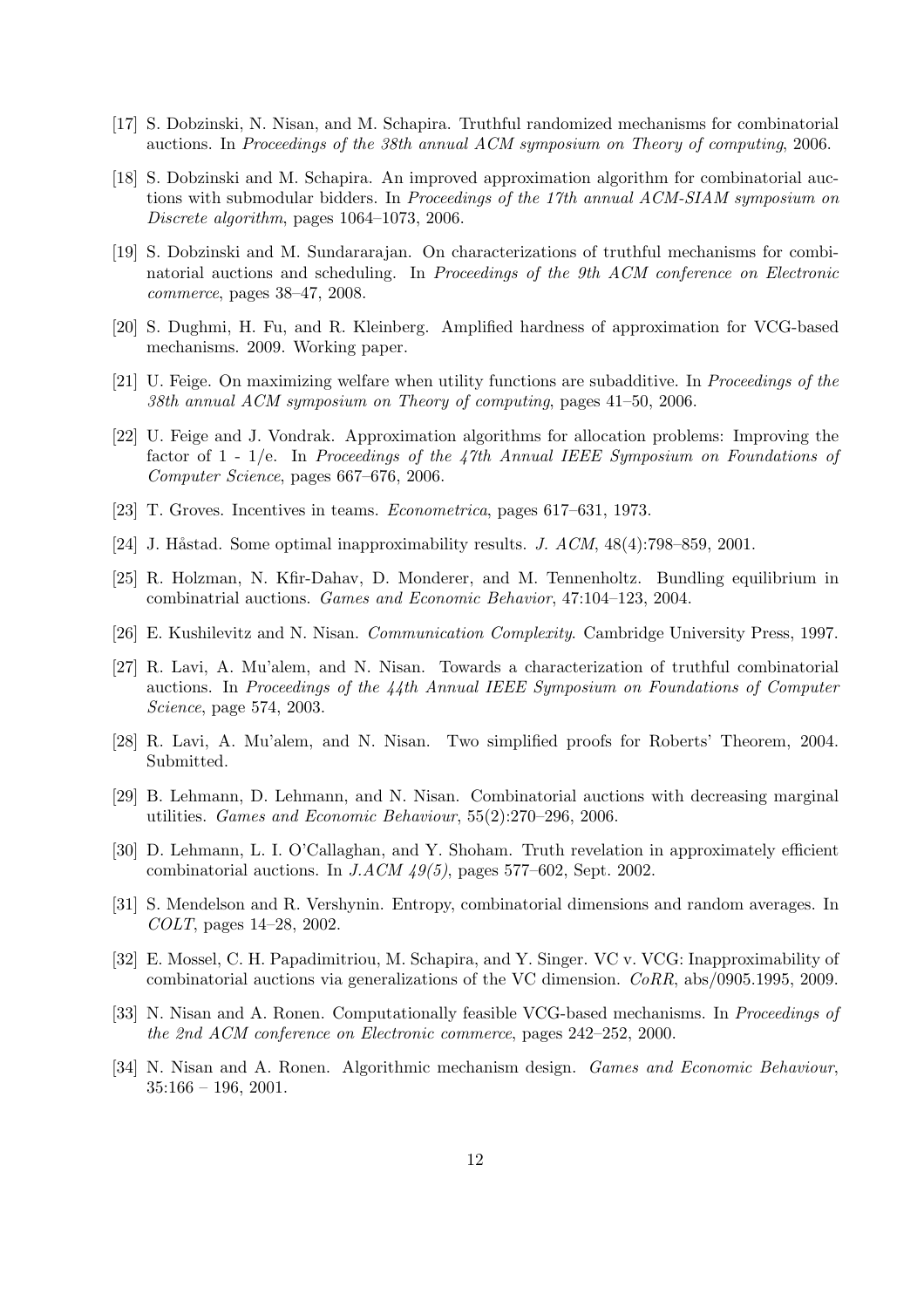- [35] N. Nisan and I. Segal. The communication requirements of efficient allocations and supporting prices. Journal of Economic Theory, 129:192–224, 2006.
- [36] C. H. Papadimitriou, M. Schapira, and Y. Singer. On the hardness of being truthful. In Proceedings of the 49th Annual IEEE Symposium on Foundations of Computer Science, pages 250–259, 2008.
- [37] K. Roberts. The characterization of implementable choice rules. In Jean-Jacques Laffont, editor, Aggregation and Revelation of Preferences. Papers presented at the 1st European Summer Workshop of the Econometric Society, pages 321–349. North-Holland, 1979.
- [38] T. Roughgarden. An algorithmic game theory primer. In *Proceedings of the 5th IFIP Inter*national Conference on Theoretical Computer Science. An invited survey, 2008.
- [39] N. Sauer. On the density of families of sets. J. Comb. Theory, Ser. A,  $13(1):145-147$ , 1972.
- [40] M. Schapira and Y. Singer. Inapproximability of combinatorial public projects. In Proceedings of the Workshop on Internet Economics, pages 351–361, 2008.
- [41] S. Shelah. A combinatorial problem; stability and order for models and theories in infinitary languages. Pacific J Math, 41:247–261, 1972.
- [42] Madhu Sudan. Essential coding theory, lecture notes, 2008. (MIT 6.440).
- [43] W. Vickrey. Counterspeculation, auctions and competitive sealed tenders. Journal of Finance, pages 8–37, 1961.
- [44] J. Vondrák. Optimal approximation for the submodular welfare problem in the value oracle model. In Proceedings of the  $\mu$ 0th annual ACM symposium on Theory of computing, pages 67–74, 2008.
- [45] A. C. Yao. Some complexity questions related to distributive computing (preliminary report). In Proceedings of the 11th annual ACM symposium on Theory of computing, pages 209–213, 1979.

# A Strengthening Theorem 3.5

We shall now show how, if the valuation functions of the bidders are slightly more expressive than capped additive valuations, one can obtain a lower bound as in 3.5 dependent on the weaker computational assumption that NP is not contained in BPP. This is achieved by using the probabilistic version of the Sauer-Shelah Lemma presented by Ajtai [1] to obtain a probabilistic polynomial-time reduction from an NP-hard problem to the problem solved by the maximal-in-range mechanism. We are currently unable to prove a similar result for capped additive valuations.

We consider the class of double-capped additive valuations. Informally, a bidder has a doublecapped additive valuation if he has an additive valuation, but also has some upper bound on how much he is willing to spend on different subsets of items, as well as a global upper bound on how much he is willing to spend overall.

**Definition 6 (double-capped additive valuations)** A valuation function v is said to be a doublecapped additive valuation if there exists a partition of the set of items  $[m]$  into disjoint subsets  $S_1, \ldots, S_r$  (that cover all items), an additive valuation a, and real values  $B, B_1, \ldots, B_r$ , such that for every bundle  $S \subseteq [m]$ ,  $v(S) = \min\{\sum_{t=1}^r \min\{\sum_{j \in S_t} a(j), B_t\}, B\}.$